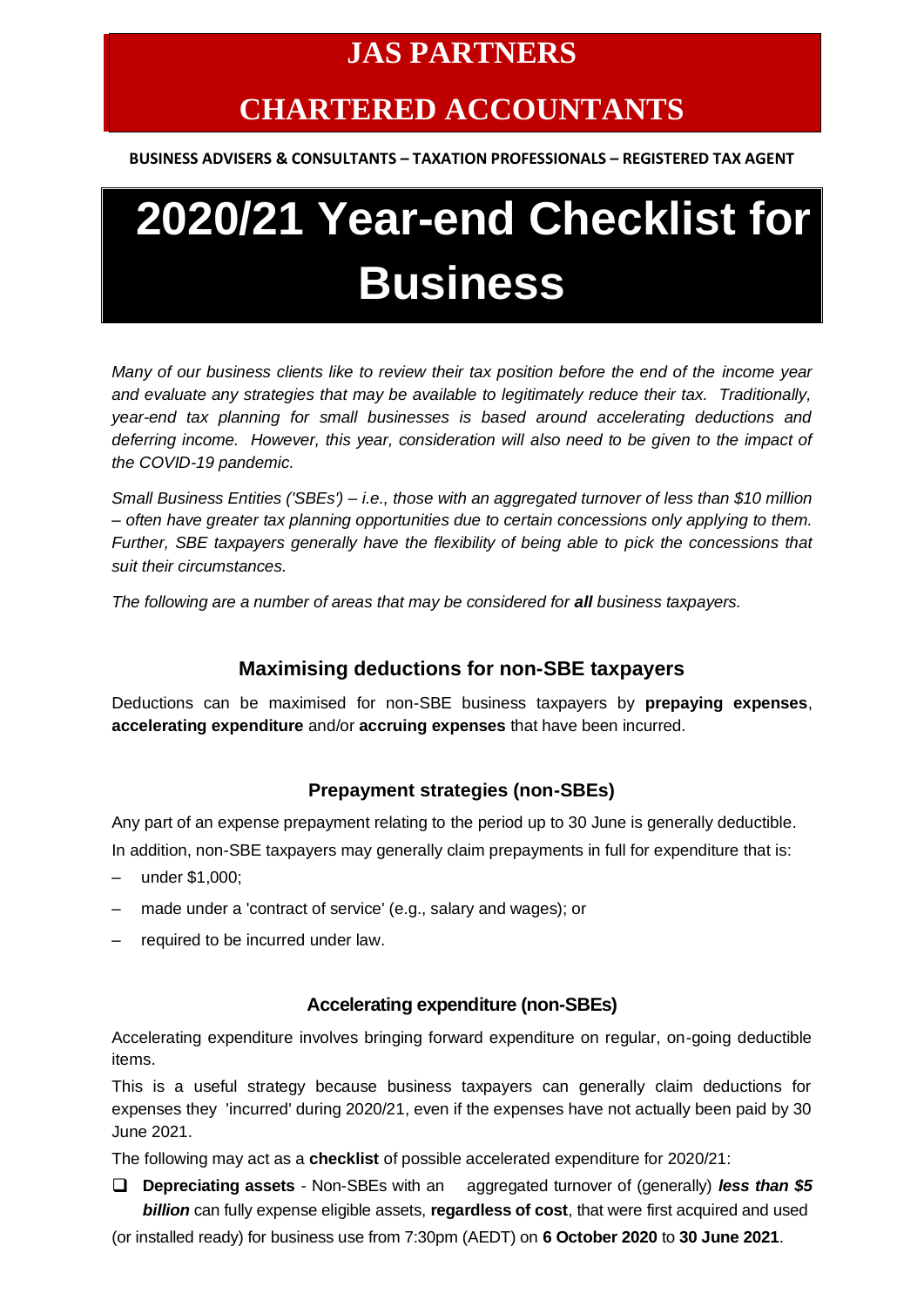*Note: Non-SBEs may choose to opt out of full expensing on an asset-by-asset basis.*

If full expensing does **not** apply to a particular asset (or an opt-out choice is made), non-SBEs with an aggregated annual turnover of *less than \$500 million* can generally claim:

- an immediate deduction for eligible **assets costing** *less than* **\$150,000** that were acquired from 7:30pm (AEDT) on 2 April 2019 to 31 December 2020; and were first used (or installed ready) for business use from 12 March 2020 to 30 June 2021; or
- for **assets costing \$150,000 or more**, a 50% accelerated depreciation concession for eligible **new** assets first held and used (or installed ready) for business use from 12 March 2020 to 30 June 2021 (unless an opt-out choice is made for an asset).

Additional possible accelerated expenditure could also include the following:

- ❑ **Repairs.**
- ❑ **Maintenance.**
- ❑ **Consumables/spare parts.**
- ❑ **Advertising.**
- ❑ **Fringe benefits**  Any benefits to be provided, such as property benefits, could be purchased and provided prior to 1 July 2021.
- ❑ **Superannuation contributions** to a complying superannuation fund, to the extent contributions are actually made (i.e., they cannot be accrued but must be *paid* by 30 June).

#### **Accrued expenditure (for all business taxpayers - including SBE taxpayers)**

Business taxpayers (including SBE taxpayers) are entitled to a deduction for expenses incurred as at 30 June 2021, even if they have not yet been paid.

Examples of expenses that may be accrued include:

- ◆ **salary or wages and bonuses**  the accrued expense for the days that employees have worked but have not been paid as at 30 June 2021;
- ◆ **interest** any accrued interest outstanding on a business loan that has not been paid;
- ◆ **commissions** where commission payments are owed to employees or other external parties;
- ◆ **fringe benefits tax ('FBT')**  for example, if an FBT instalment for the June 2021 quarter is due but is not payable until July, it can be accrued and claimed as a tax deduction in 2020/21; and
- ◆ **directors' fees**  where a company is definitively committed to the payment of a director's fee as at 30 June 2021, it can be claimed as a tax deduction.

# **Maximising deductions for SBE taxpayers**

Deductions can be maximised for SBE taxpayers by **accelerating expenditure** and/or **prepaying** deductible business expenses (and also by **accruing expenditure** - refer above).